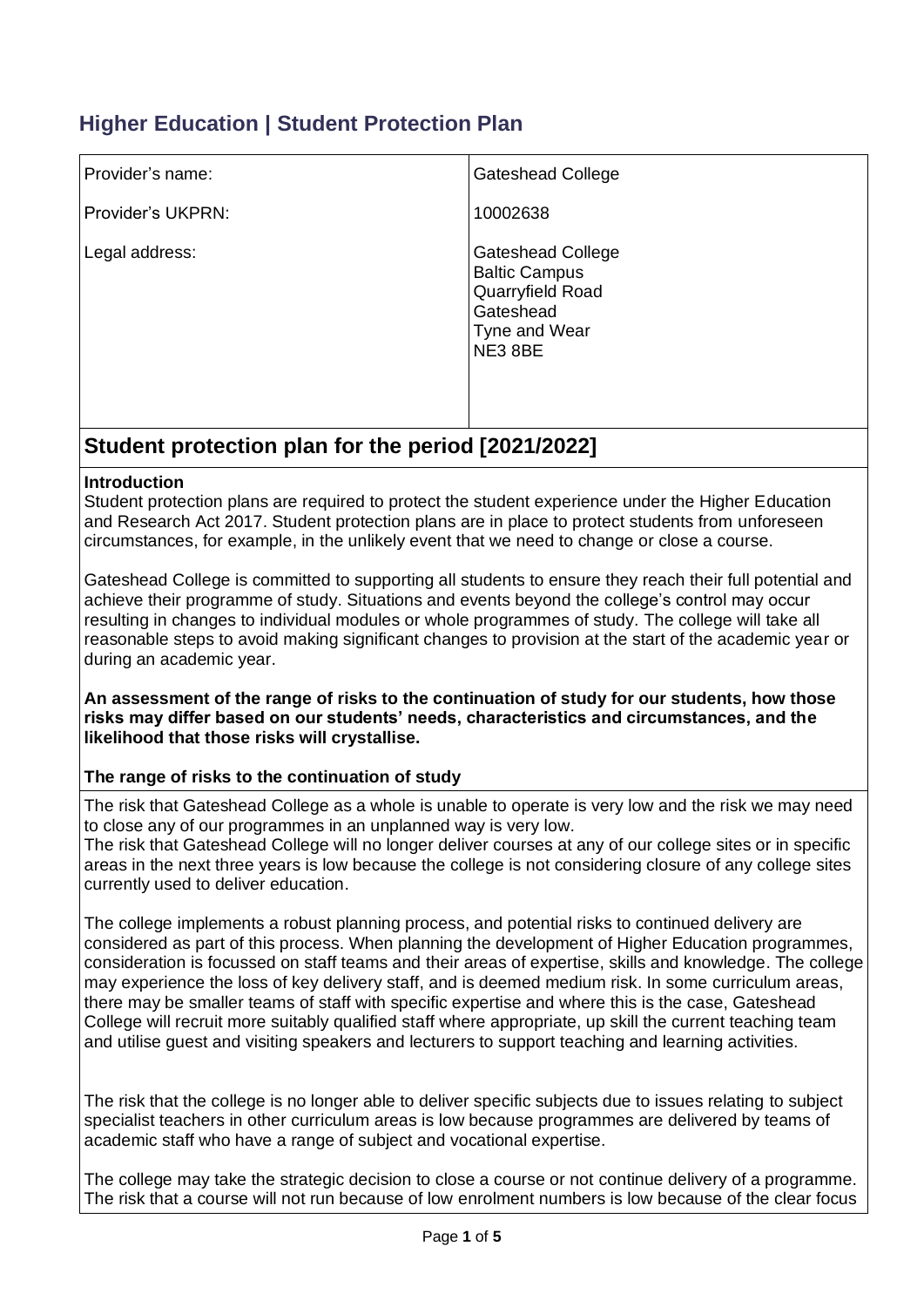given to market demand and rationale during the business planning process and would normally be concerned with ensuring an excellent student experience. If the decision was made to close a programme, wherever possible, the college would teach out the course for any current students.

The risk that major changes to a programme's content and / or amendments to modules is considered to be low risk. All HE programmes are either validated by a validating partner such as a university or they are written by awarding bodies and this process may result in some changes being made that might alter the programme from that advertised. This would be clearly communicated to students. The college may lose accreditation from validating university partners which could result in closure of an area of provision and is also deemed low risk.

The risk that there was any term time disruption is low, for example, industrial action and changes to the programme delivery pattern in the interim would be preferred option rather than closing provision.

Other identified risks could include factors affecting college sites and physical resources due to circumstances beyond our control, for example, in the case of fire, flooding, terrorism and a critical incident or accident. The risk of these types of incidents occurring is rated as very low, but if they did occur this could result in a loss of key people, loss of key data, IT, premises and resources. There are business continuity plans in place to deal with major incidents including any changes to staffing, curriculum and physical resources as a result of fire, flooding, terrorism, pandemic and any other critical incident / accident.

### **The measures in place to mitigate the risks to provision Gateshead college considers to be reasonably likely to crystallise.**

The level of risk that Gateshead College is unable to deliver a programme(s) over the next three years is low and all reasonable actions would be taken to minimise any disruption. The college has a robust business planning process which provides managers the opportunity to carefully consider resources, both human and physical, to ensure adequate staff and physical resources are in place and to identify where further investment is required. Business planning is a robust process whereby curriculum activity plans are developed on an annual basis which take into account student, local and economic developments as well as reviewing previous performance.

Prior to business planning, managers review the rationale and market demand of all programmes. In addition, all new programmes are formally approved at an HE Approval Panel meeting. This process reduces the risk that a programme would not run due to low student enrolment.

Applications and enrolments are monitored throughout the enrolment period to ensure all programmes have viable group sizes. If the college was unable to deliver a programme because of low enrolment numbers the course would be closed as soon as this was recognised. All students would be contacted as soon as possible and supported with further information, advice and guidance. This may include enrolling to a suitable alternative at the college, enrolling at another institution which offered the same / similar type of programme or starting the programme at a later date. If a programme had to close, where possible, this would be done gradually, to ensure existing students could complete their programme of study.

Alternative approaches to continue delivering a programme would also be considered and may include changes to delivery methods such as more distance learning or changes to methods of assessment and would be subject to approval from the validating or awarding body. If this approach was not possible or agreed by the validating partner, the actions outlined above would be implemented to support the student with their next steps.

Any programmes that are advertised on the college website that are under development and going through the validation process, clearly state that the programme "would run subject to validation."

Where programmes could not be delivered because of loss of physical resources such as buildings, contingency plans are in place to support delivery at alternate college sites. Although this risk is extremely low, if students were required to access partners' premises such as university partners,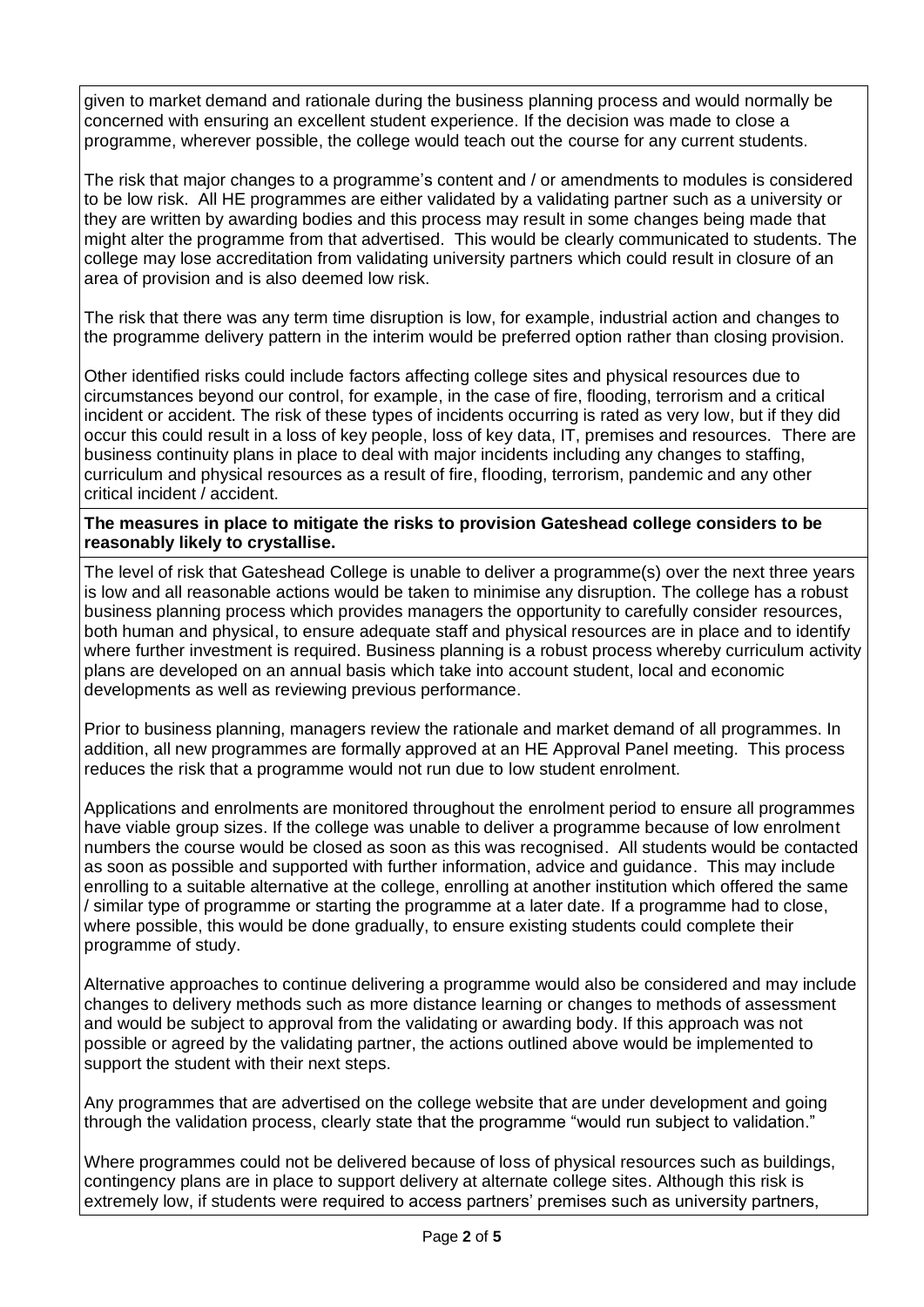employer premises or schools, accessibility of buildings for those students would be considered at that time in conjunction with the Equality Act 2010.

The college would liaise and work with partner organisations to ensure delivery was continued in the event of disruption to staffing. The college has very strong links with employers in every vocational field and would be able to utilise guest speakers from partner industries. Staff from university partners would also be utilised to ensure continued delivery of specialist subjects. The college would also work to recruit any subject specific staff and fill staff vacancies as soon as practicably possible. Timetables would be reviewed where required and changes including distance and e-learning packages implemented to enable students to continue their programme of study.

Gateshead College's business continuity plans have clear objectives and specify roles and responsibilities of all staff involved in responding to any potential business disruption. These plans are flexible enough to maintain continuity of key services throughout any disruptive events.

The loss of key delivery staff in some areas is medium risk. This type of risk is considered as part of the annual business planning and periodic review process and actions are agreed to minimise this risk. Actions include the recruitment of more suitably qualified staff where appropriate, up skilling the current teaching team, and utilising guest and visiting speakers and lecturers to support teaching and learning activities.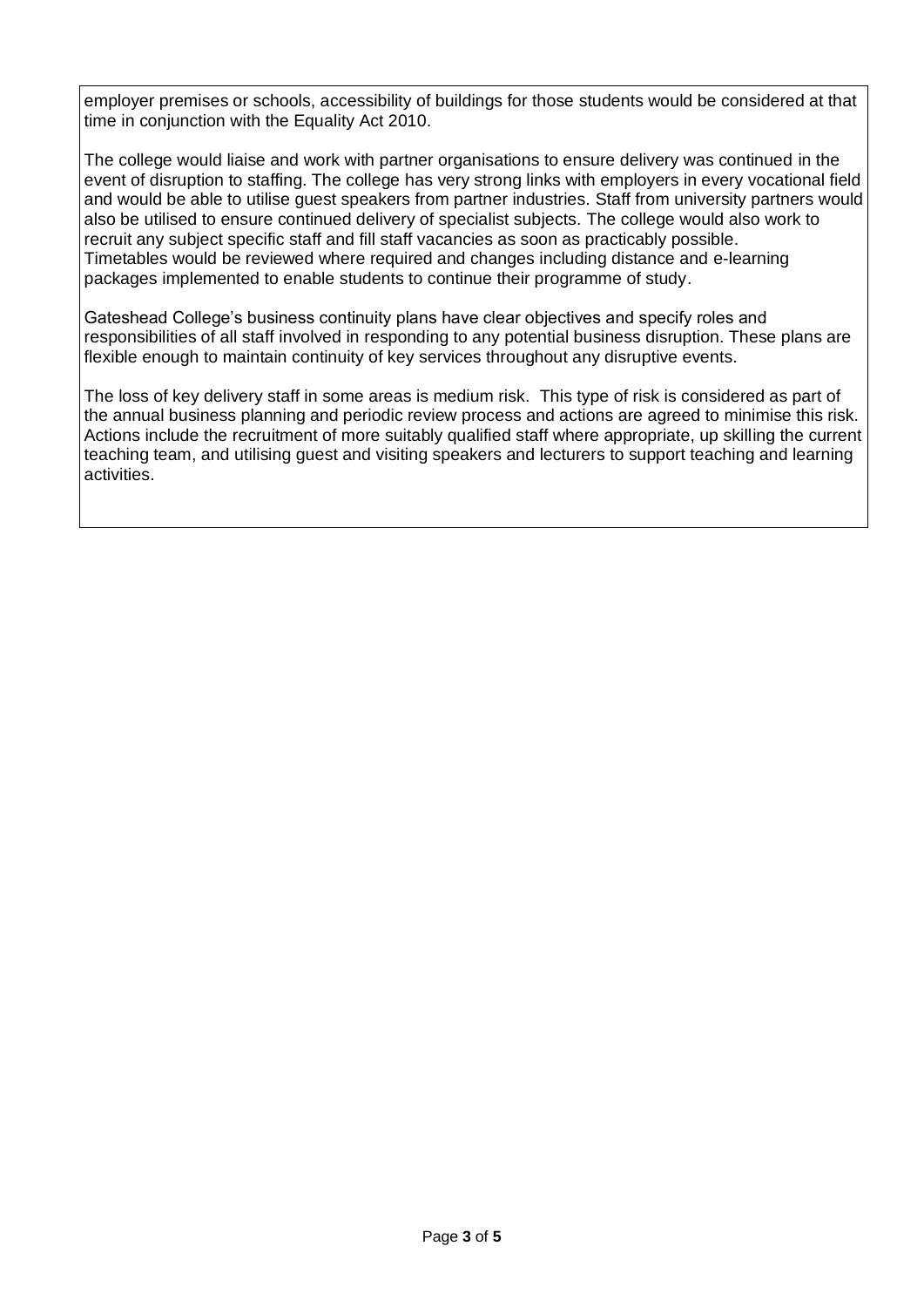## **3. College Fees Policy**

The Fees Strategy and Policy to be adopted for 2021/2022 and has been developed in accordance with national/statutory guidance in relation to education and funding, including that published by the Education and Skills Funding Agency (ESFA). It also sets a framework for ensuring that comprehensive guidance and information regarding fees for courses is available and accessible to customers, learners and staff.

The fees policy will cover:-

- The Strategy and Policy for 2021/2022
- Full and part time fees
- Payment Methods
- Refunds and withdrawals

If it were not possible to continue delivery of a programme, the college would consider financial compensation for those students affected.

All learners studying at Gateshead College should receive the teaching and learning experience they signed up for as part of their learning agreement and the college would take the appropriate approach regarding compensation in the unlikely event that a programme of study does not meet expectations and standards agreed during enrolment. A total or partial refund may be agreed by the college to those paying for their own course, where tuition fees are paid by a sponsor and for those learners in receipt of a loan via the Student Loans Company.

Cases would be considered on an individual basis to determine if the total or partial fees should be compensated for example, where the college was not at fault, the college may deduct a proportion of the refund.

Compensation may be applied for by students if unnecessary costs are incurred because a programme is changed significantly by the college. These costs could include compensation for tuition where a course had to close and the learner was required to transfer to another provider and compensation of travel costs.